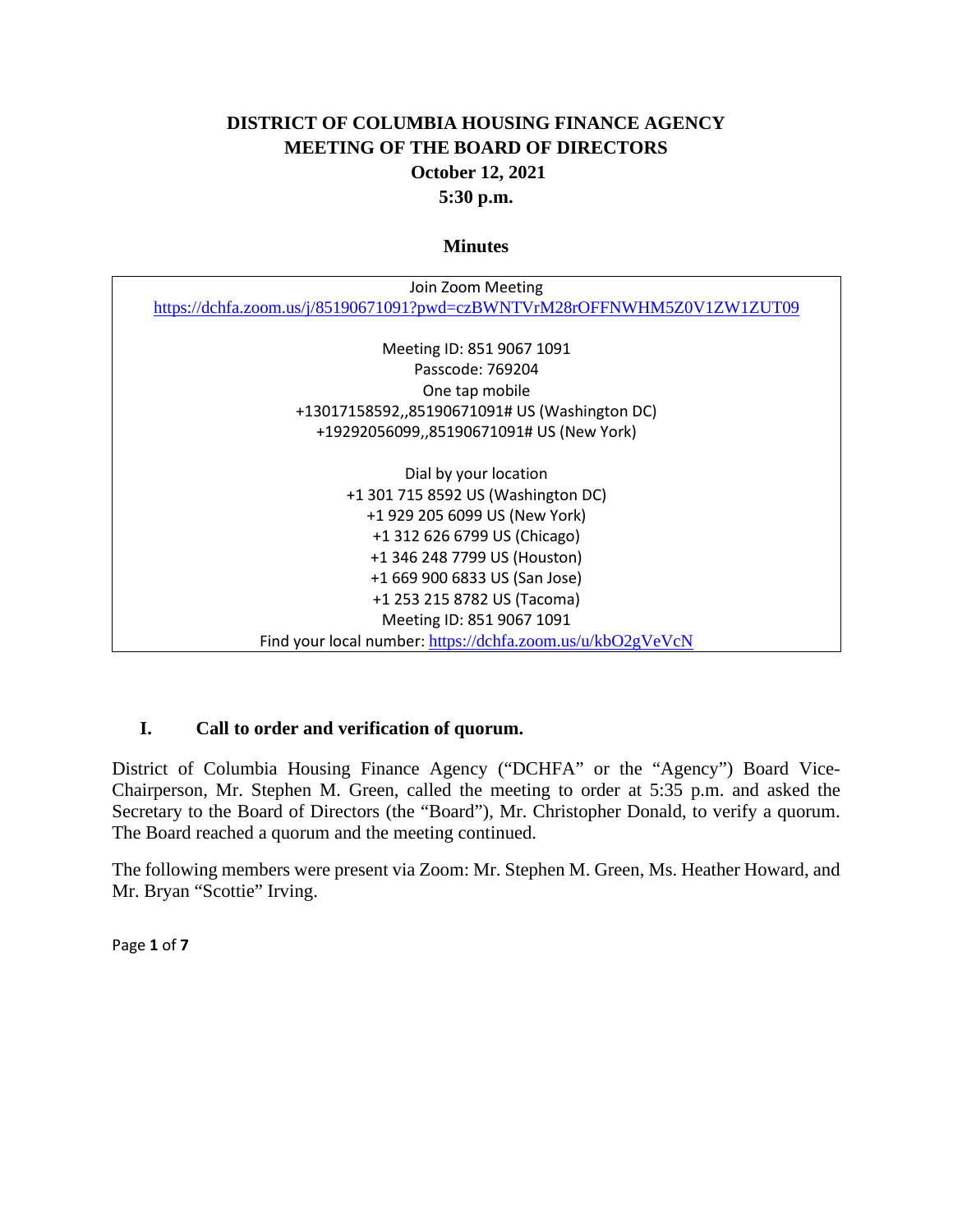# **II. Approval of minutes from the September 16, 2021 and September 23, 2021 Special Board Meetings.**

A motion was called to approve the minutes of the September 16, 2021 and September 23, 2021 special board meetings by Mr. Green. Ms. Howard made a motion to approve the minutes. The motion was properly seconded by Mr. Irving. Mr. Donald took a voice vote. The motion passed by a chorus of ayes.

Mr. Binitie was not present at the Board meeting and formally recused himself from any discussion or voting related to the Cascade Park transaction.

### **III. Vote to close meeting.**

### Vote to close meeting to discuss **Hanover Courts and Tivoli Gardens Supplemental, a contract renewal with Goldblatt Martin Pozen, and Cascade Park Apartments.**

Pursuant to the District of Columbia Administrative Procedure Act, Mr. Green called a vote to close the meeting in order to discuss, establish, or instruct the public body's staff or negotiating agents concerning the position to be taken in negotiating **Hanover Courts and Tivoli Gardens Supplemental, a contract renewal with Goldblatt Martin Pozen, and Cascade Park Apartments**. An open meeting would adversely affect matters related to the Agency. (D.C. Code  $§2-575(b)(2)$ ).

Mr. Green called for a motion to close the meeting. Ms. Howard made a motion to close the meeting. The motion was properly seconded by Mr. Irving. The motion passed by a chorus of ayes.

The meeting was closed at 5:38 p.m. and re-opened at 6:09 p.m.

Mr. Stanley Jackson entered the meeting at the beginning of the close portion.

## **IV. Consideration of DCHFA Eligibility Resolution No. 2021-17 for Hanover Courts and Tivoli Gardens Supplemental.**

Mr. Scott Hutter, Deputy Director, Multifamily Neighborhood Lending & Investments ("MLNI"), presented the transaction to the Board. The MLNI team presented its recommendation to authorize the issuance of tax-exempt bonds in an amount not to exceed \$2,500,000 to finance the increased

Page **2** of **7**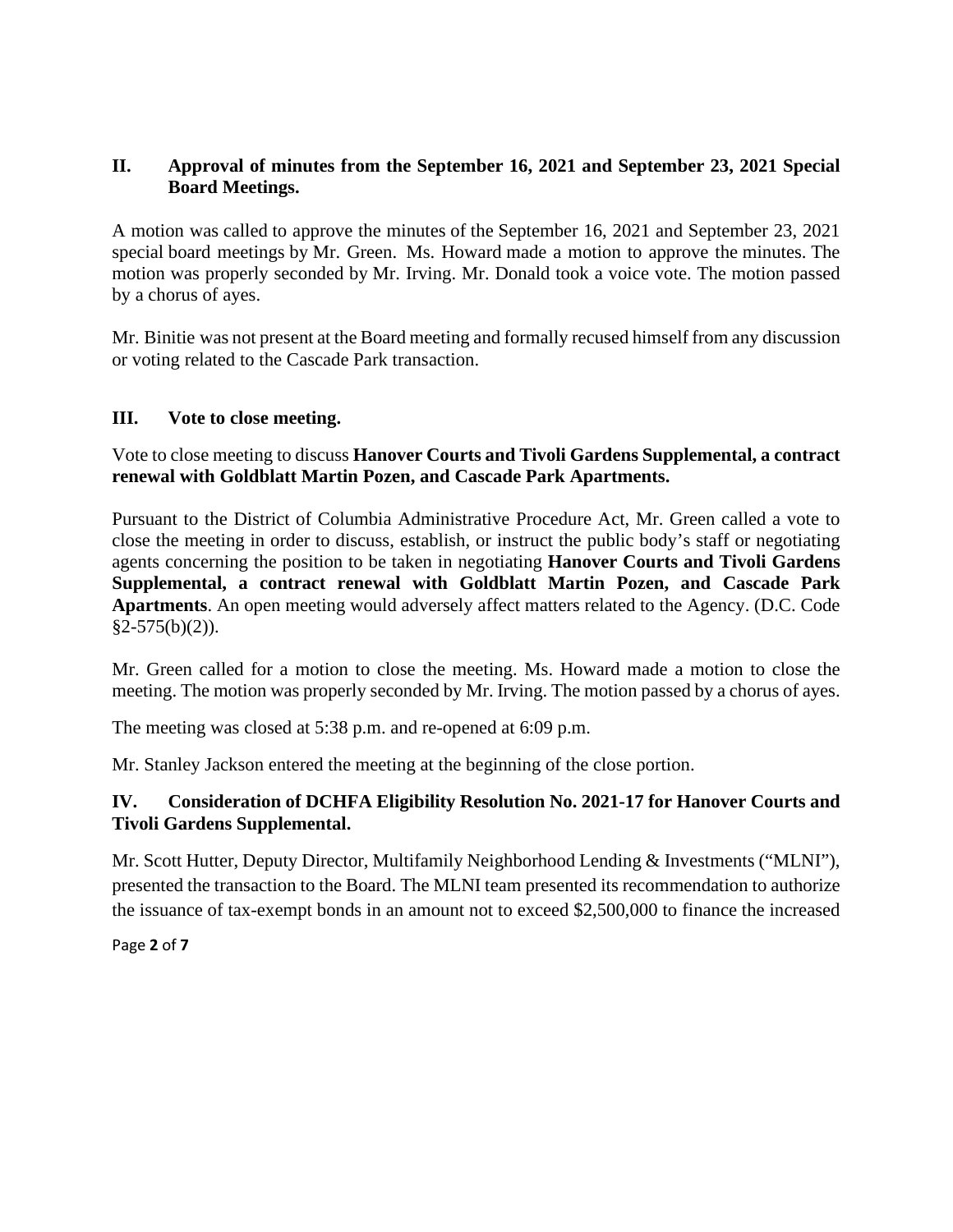costs for the Hanover Courts and Tivoli Gardens project (the "Project" or "Development"). The Agency issued Multifamily Housing Mortgage Revenue Series 2020 Bonds in an amount of \$16,900,000 for the initial close of the Project in January 2020.

The project is an acquisition rehabilitation of Hanover Courts and Tivoli Gardens. The standard site development has a twinning structure, and that consists of a nine percent (9%) and a four percent (4%) project. DCHFA is financing the four percent (4%) project only. The unit mix of the four percent (4%) project includes forty-nine (49) one-bedroom units, thirty-three (33) twobedroom units, and eight (8) three-bedroom units for a total of ninety (90) units. Additionally, the four percent (4%) project will consist of eight (8) units restricted at thirty percent (30%) of the area median income ("AMI") or below, twenty-nine (29) units restricted at fifty percent (50%) AMI or below, and fifty-three (53) units restricted at sixty percent (60%) of AMI or below. Of the eight (8) units restricted at thirty percent (30%) AMI or below, four (4) units will receive a local grant supplement program subsidy with permanent supportive housing wraparound services.

The development team is a partnership of Manna Incorporated, TM Associates Incorporated, and EquityPlus Manager LLC. Due to the unanticipated delays and cost overruns, the project costs have increased by \$2 million dollars, thereby increasing the total basis to \$34.3 million dollars for the Project. As such, the \$16.9 million dollars of initial short-term bonds is below the fifty percent test.

The proposed structure for the additional bonds is the issuance of short-term bonds in an amount not to exceed \$2.5 million dollars. The short-term bonds will be cash collateralized by a HUD  $221(d)(4)$  construction loan. The additional bonds are supported by an increase in federal and DC low-income housing tax credits, as well as a Federal Home Loan Bank grant. The DC Department of Housing and Community Development funds proceeds decreased by \$1 million from the initial financing due to the presence of new sources of funds.

Mr. Hutter introduced Avram Fechter from EquityPlus Manager LLC and opened the floor for questions. Mr. Fechter stated that the project does not want to trigger the fifty percent test and included that the building has been reconfigured to fit the household sizes that are already in the building, resulting in less overcrowding.

Page **3** of **7**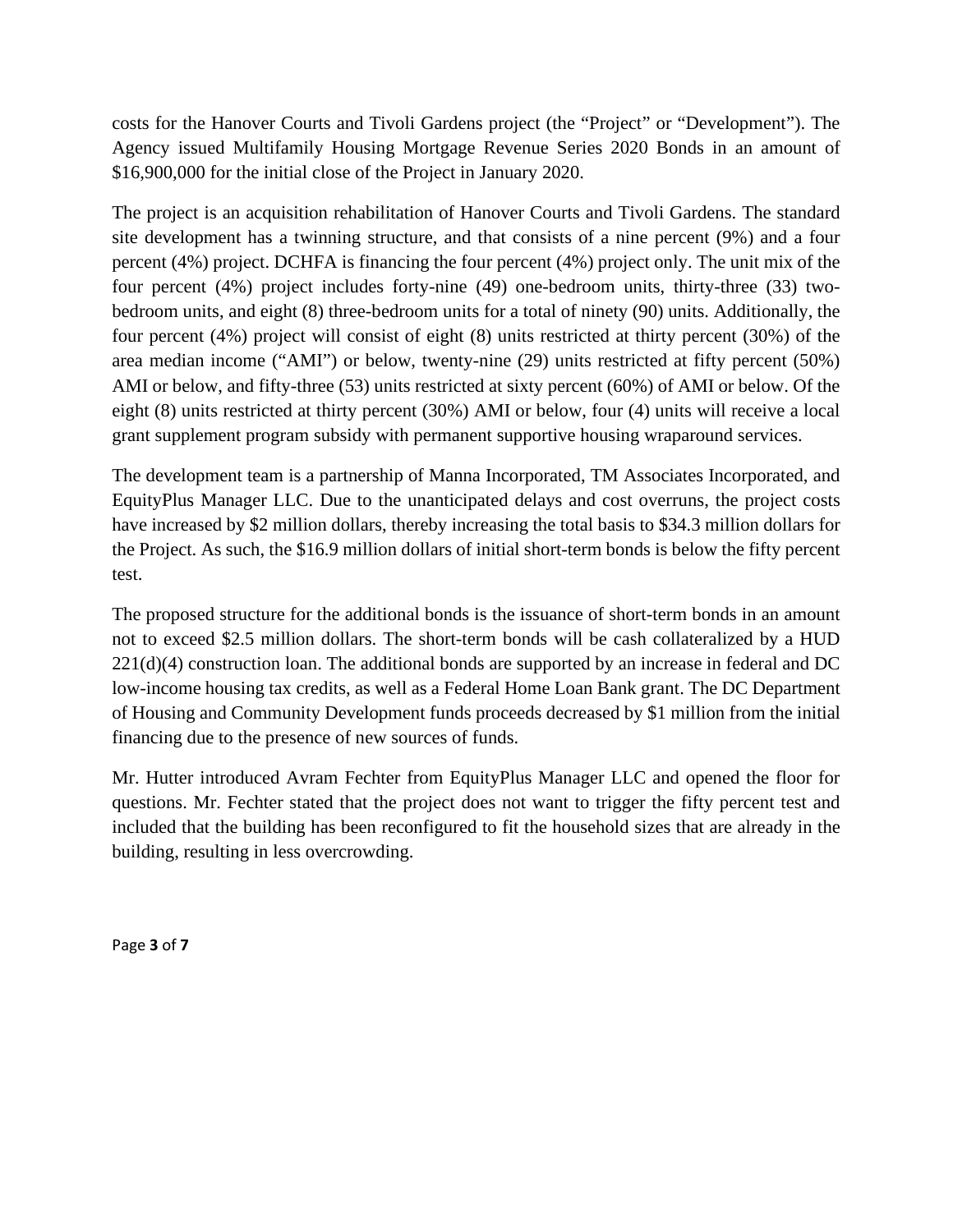Mr. Green asked Mr. Fechter to confirm that more debt will be issued but it will be paid off once the Project converts from short term to long term. Mr. Fechter confirmed in the affirmative. Ms. Howard inquired about the PEPCO approval. Mr. Fechter responded that the Project received approval last week.

There were no further questions.

Mr. Green called for a vote to approve DCHFA Eligibility Resolution No. 2021-17 for Hanover Courts and Tivoli Gardens Supplemental. Mr. Jackson made a motion to approve the resolution and it was properly seconded by Ms. Howard.

Mr. Donald took a poll vote.

The resolution was unanimously approved.

Mr. Donald noted for the record that Chairperson Buwa Binitie is affiliated with Cascade Park Apartments and was not present for the meeting, has not participated in any discussion regarding the Project, and will not vote on the Project.

# **V. Consideration of DCHFA Eligibility Resolution No. 2021-18 for Cascade Park Apartments.**

Mr. James Holley-Grisham, Senior Multifamily Loan Analyst, Multifamily Neighborhood Lending & Investments ("MLNI"), presented the transaction to the Board. The MLNI team presented its recommendation to authorize the issuance of tax-exempt bonds in an amount not to exceed \$12,535,000 for Cascade Park (the "Project" or "Development"). The Project is in the Washington Highlands neighborhood of Southeast Washington, DC and 1.8 miles from the Congress Heights Metro Station, which is on the Green Line.

The unit mix of the proposed Development will be fifty-nine (59) units with two (2) efficiency units, twenty (20) one-bedroom units, twenty (20) two-bedroom units, eleven (11) three-bedroom units, and six (6) four-bedroom units. Nine (9) units will be restricted to thirty percent (30%) of AMI or will benefit from a project based local rent supplement program ("LRSP") subsidy. The remaining units are unsubsidized and restricted to eighty percent (80%) of AMI or below. Community amenities will include community spaces, laundry facilities, a children's play area, and on-site management with robust resident services.

Page **4** of **7** The capital stack for the Development will consist of a Senior Wells Fargo Loan at \$5.4 million dollars, DHCD funding at \$9 million dollars, federal low-income housing tax credit ("LIHTC")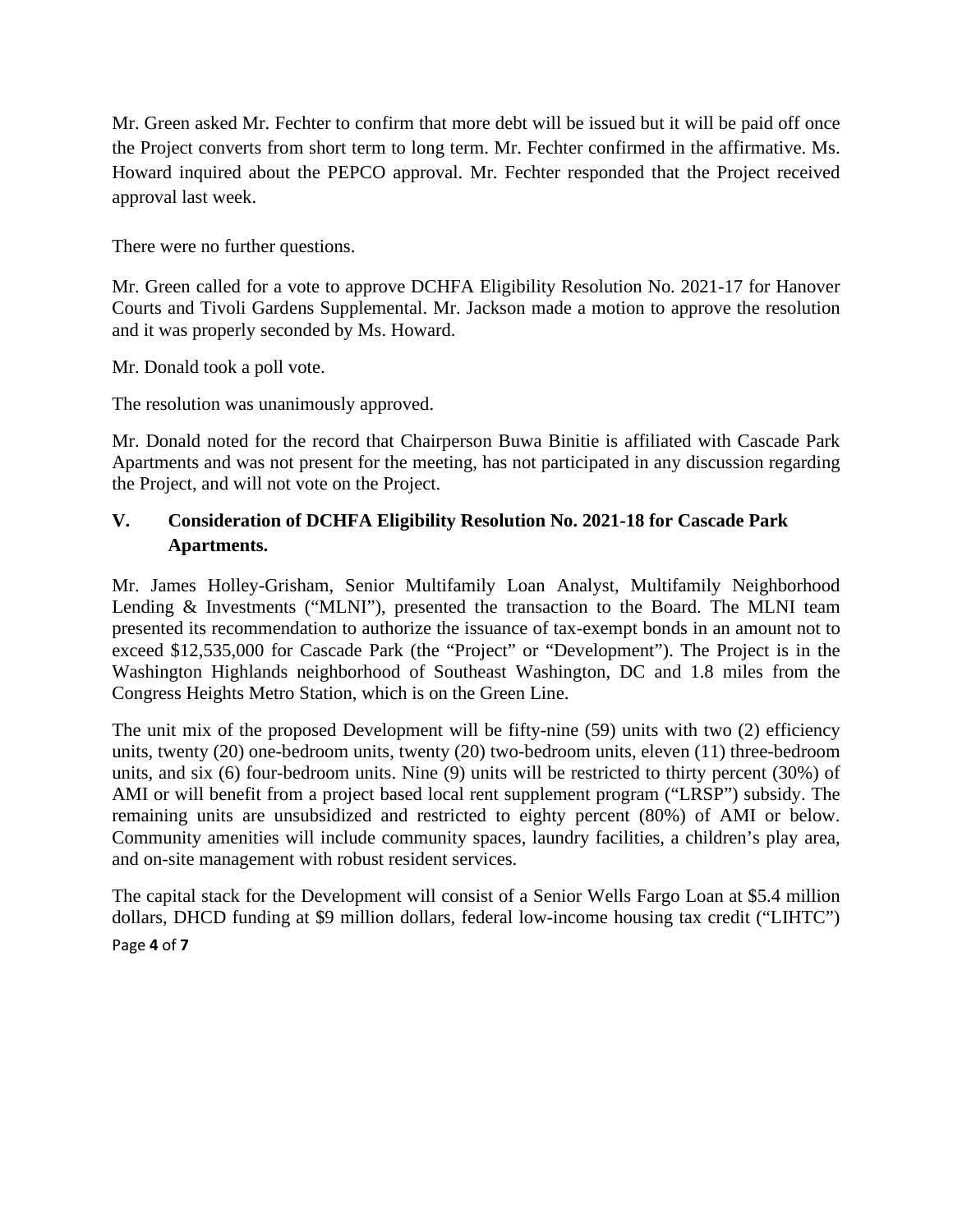equity at \$6.5 million dollars, DC LIHTC equity at \$1.1 million dollars, a deferred developer fee of \$774,000 dollars, and \$500,000 dollars from a Federal Home Loan Bank ("FHLB") grant. The total development cost is \$23.49 million dollars or \$400,000 dollars per unit.

The managing member for the Sponsor will be Cascade Park Managing Partners II, LLC, which is comprised of Dantes Partners, The Crosby Family Trust, and H Street CDC, LLC. Dantes Partners will serve as Guarantor for the Project and lead developer. H Street CDC, LLC will serve as the non-profit JV sponsor and The Crosby Family Trust is a passive investor entity.

Other members of the development team include Hamel Builders as the General Contractor, Miner Feinstein as the Architect, and Faria Management as the Property Manager.

Mr. Grisham concluded the presentation and introduced Joel Patterson from Dantes Partners via the Zoom call.

Mr. Grisham opened the floor for questions. Ms. Howard stated that the Project has some environmental concerns and expects the budget to reflect the ability to address those concerns. Mr. Patterson stated that the Project will account for remediation issues. Mr. Green asked Mr. Patterson to address the relocation plan. Mr. Patterson responded the relocation plan consists of in-place relocation with temporary units that will be available in all five (5) of the buildings and that ninety percent (90%) of the residents will remain on-site in temporary vacant units during the renovation process. Mr. Jackson inquired about the number of current vacancies in the building. Mr. Patterson responded that the property is currently thirty percent (30%) vacant, which translates into forty (40) vacant units across all five (5) properties. Mr. Green asked about the amenities that will be available for the Project. Mr. Patterson responded that there is a current memorandum of understanding with the United Planning Organization ("UPO") to provide resident services and that there will be a separate contract through the LRSP program to provide services to the nine (9) permanent supportive housing units. Mr. Green also asked how much the UPO services are expected to cost. Mr. Patterson responded that \$20,000 annually will be provided for social services, which will include training opportunities, financial literacy programs, employment training, and a host of other services offered through UPO.

There were no further questions.

Mr. Green called for a vote to approve DCHFA Eligibility Resolution No. 2021-18 for Cascade Park Apartments. Mr. Jackson made a motion to approve the resolution and it was properly seconded by Ms. Howard.

Mr. Donald took a poll vote because the Agency is committing volume cap.

Page **5** of **7**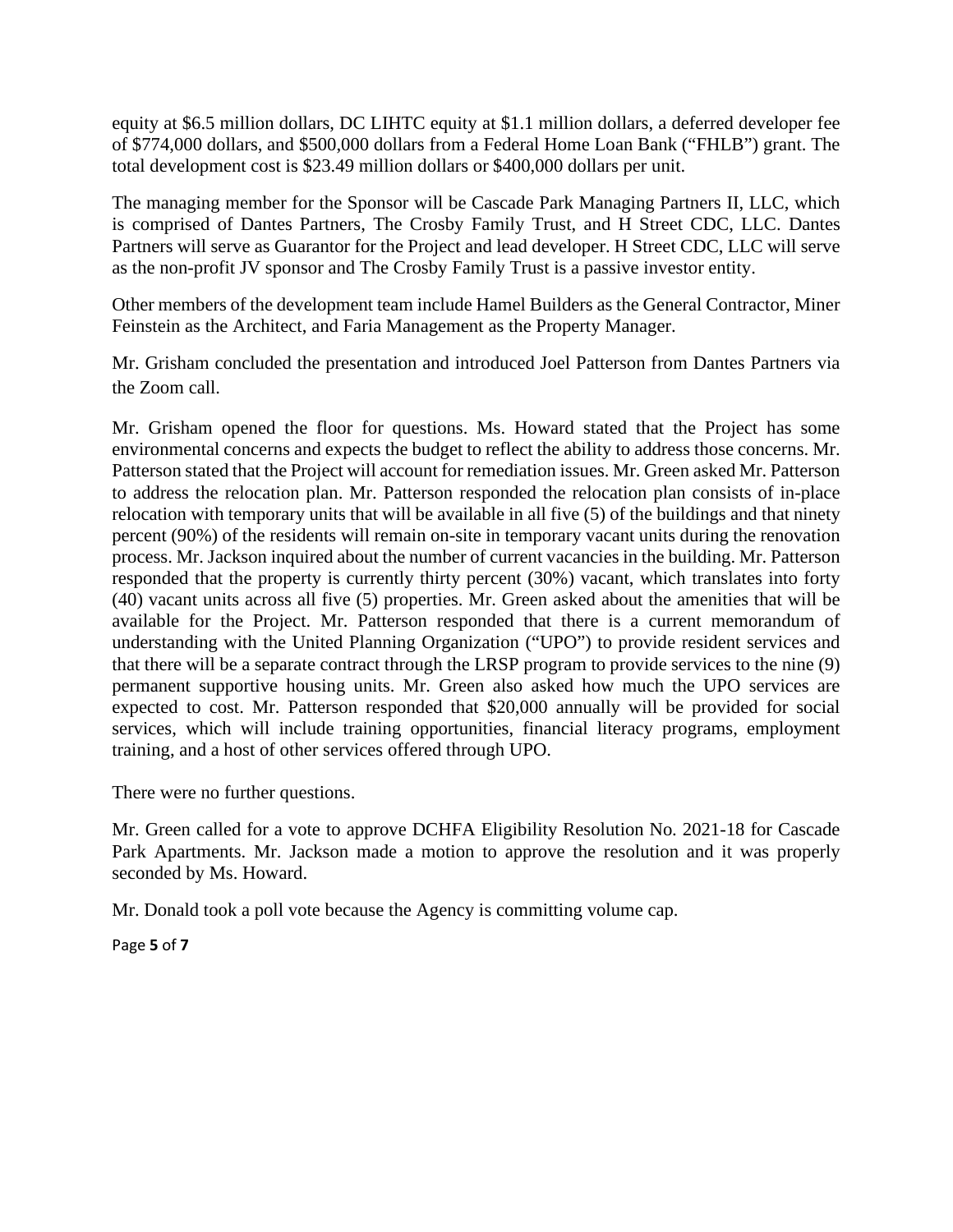The resolution was unanimously approved.

### **VI. Consideration of DCHFA Resolution No. 2021-05(G) for the renewal of a contract with Goldblatt Martin Pozen.**

Mr. Michael L. Hentrel, General Counsel, presented the contract renewal to the Board. In 2013, the District of Columbia Housing Finance Agency (the "Agency") selected Goldblatt Martin Pozen to serve as outside legal counsel to the Agency's Board of Directors. Mr. Thorn Pozen has provided timely and effective legal services to the Board of Directors. The Agency desires to renew Mr. Pozen's yearly contract. The contract will be for an hourly rate of \$425 and not to exceed a monthly amount of \$4500. The Agency recommends the Board approve the renewal of a contract with Goldblatt Martin Pozen for one (1) year for an hourly rate of \$425 and not to exceed a monthly amount of \$4500.

Mr. Hentrel opened the floor to questions. Mr. Green requested confirmation that the hourly rate and month cap are the same as the contract from the previous fiscal year. Mr. Hentrel responded in the affirmative. There were no further questions.

Mr. Green called for a vote to approve DCHFA Resolution No. 2021-05(G) for a contract renewal with Goldblatt Martin Pozen. Ms. Howard made a motion to approve the resolution and it was properly seconded by Mr. Jackson.

Mr. Donald took a poll vote.

The resolution was unanimously approved.

#### **VII. Other Business**

Mr. Donald informed the Board that Ms. Keami Estep, Director of Procurement, would provide an update on the 815 Florida Avenue NW redevelopment process.

Ms. Estep stated that the Agency is currently evaluating proposals that have been submitted by the development team partners. The packages are being evaluated and the Agency expects to present a recommendation to the Executive Director in November 2021 with the desire to present to the Board in December 2021. Mr. Green recommended that the Board be provided with at least a summary of all of the proposals submitted.

Mr. Donald re-introduced the Agency's newest staff member, Ms. Linda Hartman.

Page **6** of **7**